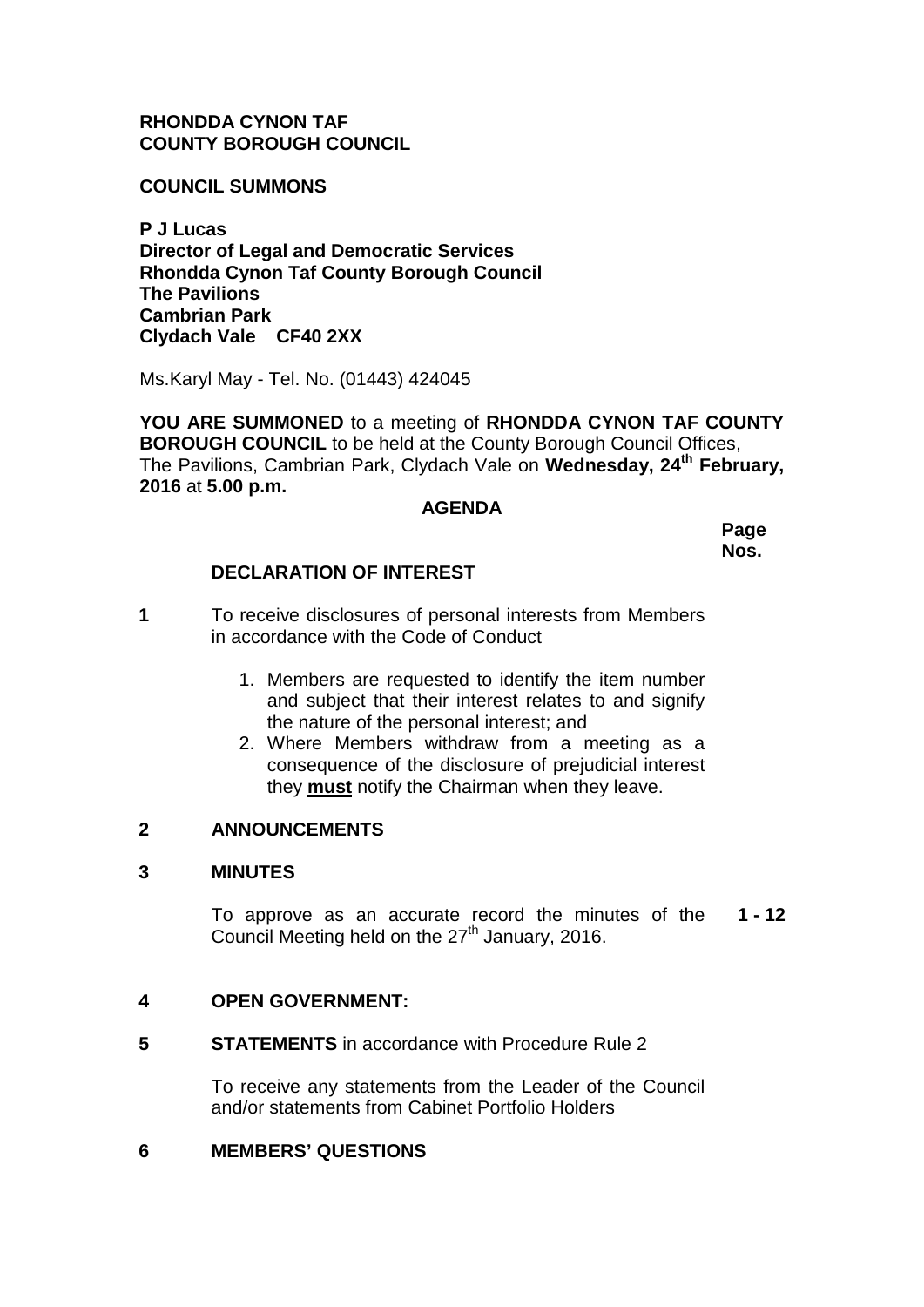## (a) **From County Borough Councillor M.Weaver to the Cabinet Member for Health & Adult Social Services (County Borough Councillor M.Forey)**

"Councillor Forey, will you make a statement on the service priorities for older people in the County?"

# (b) **From County Borough Councillor C.Leyshon to the Deputy Leader of the Council (County Borough Councillor K.Montague)**

"What is the Council doing to tackle empty properties in the County Borough?"

# (c) **From County Borough Councillor H.Boggis to the Deputy Leader of the Council (County Borough Councillor K.Montague)**

"What support is the Council giving to third sector organisations?"

# (d) **From County Borough Councillor G.Thomas to the Cabinet Member for Children's Social Services, Equalities and the Welsh Language)**

"How is the Council seeing to support outside organisations in supporting the promotion of the Welsh Language?"

#### (e) **From County Borough Councillor M.J.Watts to the Cabinet Member for Health and Adult Social Services)**

"Please could you provide an update on Rhondda Care Home?"

# **7 PRESENTATION – Deliberate Fires & Wild Fires**

To receive a presentation from Mr.H.Jakeway, Chief Fire Officer (South Wales Fire & Rescue Service).

# **8 The Council's 2016/17 Revenue Budget Strategy**

To consider the report of the Cabinet. **13 – 98**

**Note:** In accordance with Budget and Policy Framework Procedure Rule 2(b), the following must be considered in conjunction with the above report: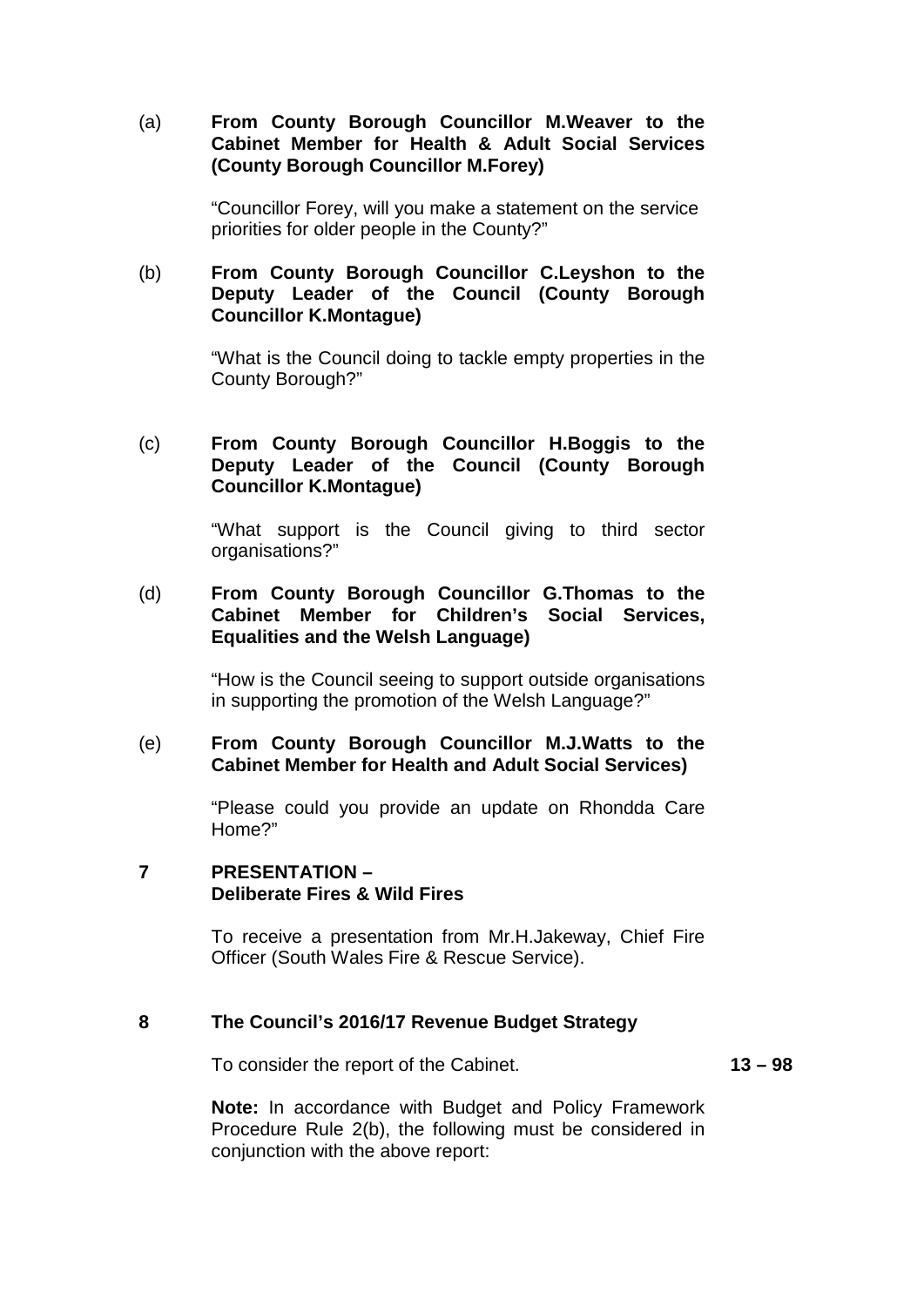"Please accept the following budget amendment on behalf of the Plaid Cymru Group within the timescale allowed for such amendments.

Amendment tabled in the names of Councillors P.Jarman, G.Davies, C.Davies, S.Rees-Owen, M.Weaver, S.Evans-Fear, E.Webster, I.Pearce, K.Morgan

That all fees and charges that the Council are currently in receipt of be frozen at their present level for the Financial Year 2016/17. The effect of this amendment is that the estimated £450k that would be generated by adopting the proposed average 3% above RPI increase would instead be met from the General Fund Balances, reducing them from £10.5m to £10.05m which is still above the minimum level of General Fund Balances that the Council should hold".

#### **9 The Council's Draft Corporate Plan 2016-2020**

To consider the report of the Chief Executive **99 - 156**

#### **10 Notices of Motion**

(a) To consider the following Notice of Motion standing in the names of County Borough Councillors P.Jarman, G.Davies, C.Davies, M.Weaver, S.Rees-Owen, S.Evans-Fear, K.Morgan, E.Webster and I.Pearce:-

> "Because of the benefits to the County Borough of RCT, this Council supports the UK's continued membership to the European Union".

(b) To consider the following Notice of Motion standing in the names of County Borough Councillors P.Jarman, G.Davies, C.Davies, M.Weaver, S.Rees-Owen, S.Evans-Fear, K.Morgan, E.Webster and I.Pearce:-

> "That this Council requests the Cabinet to reconsider its decision to introduce charging for Home to School transport".